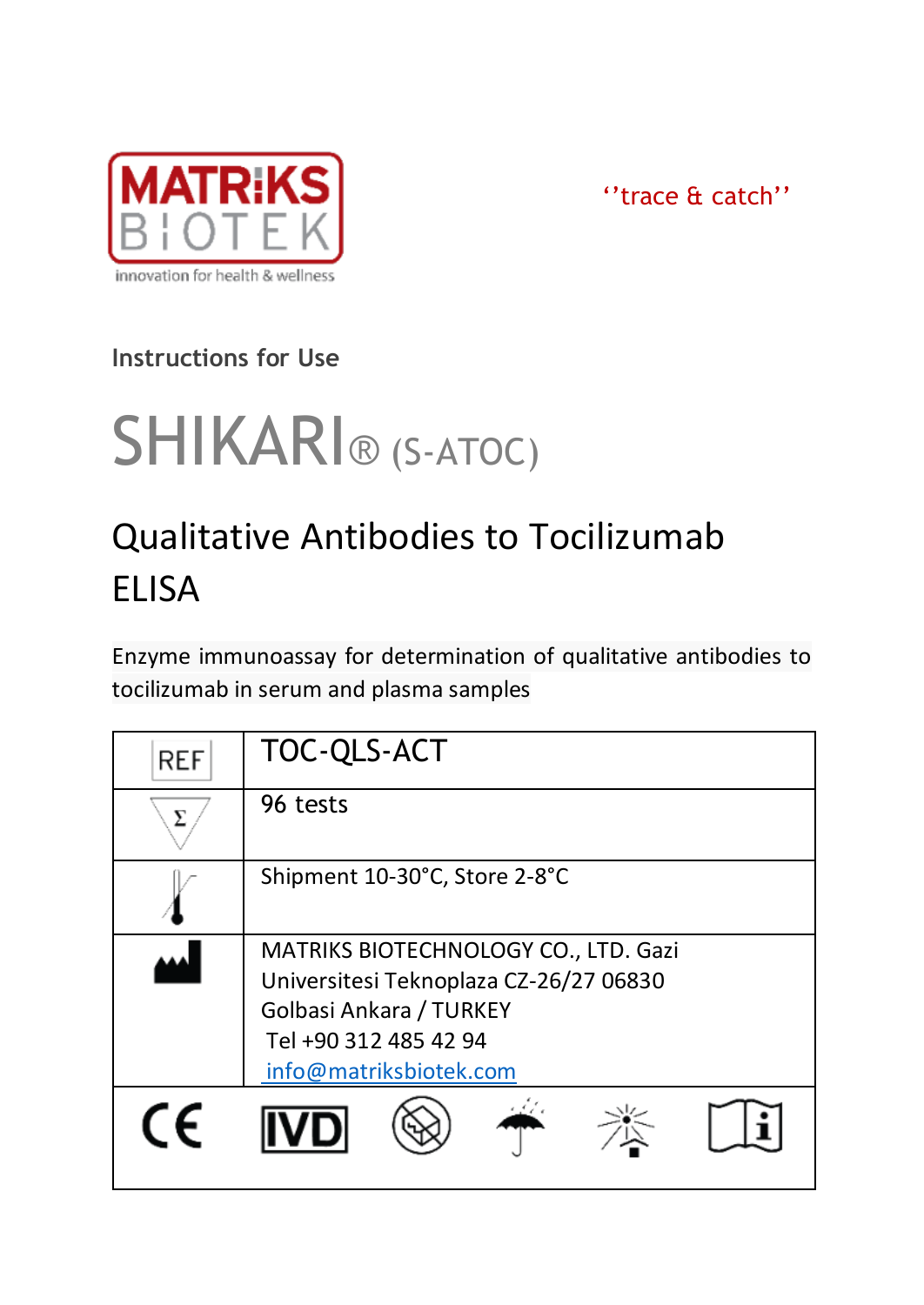### **1. Intended Use**

SHIKARI® Qualitative Antibodies to Tocilizumab ELISA has been especially developed for the qualitative analysis of antibodies to tocilizumab in serum and plasma samples. SHIKARI® Qualitative Antibodies to Tocilizumab ELISA is optimized with Actemra®.

#### **2. General Information**

Tocilizumab is a recombinant, humanized, anti-human interleukin 6 (IL-6) receptor monoclonal antibody that achieves a significant therapeutic response rate. The light chain is made up of 214 amino acids. The heavy chain is made up of 448 amino acids. The four polypeptide chains are linked intra- and intermolecularly by disulfide bonds. FDA approved on January 8, 2010.

Tocilizumab (injection) was further approved by the FDA for the treatment of adults with giant cell arteritis, an inflammation of the blood vessels (vasculitis) in May, 2017. In a double-blind, placebo-controlled study, the patients achieved sustained remission from Week 12 through Week 52, which was associated with significant improvements in symptoms of giant cell arteritis, normalization of inflammatory laboratory tests and tapering the use of corticosteroids

Interleukin (IL)-6 plays essential roles not only in the immune response, but also in haematopoiesis and the central nervous system. Unregulated production of IL-6 has been found in chronic inflammatory autoimmune diseases, such as rheumatoid arthritis (RA), systemic onset juvenile idiopathic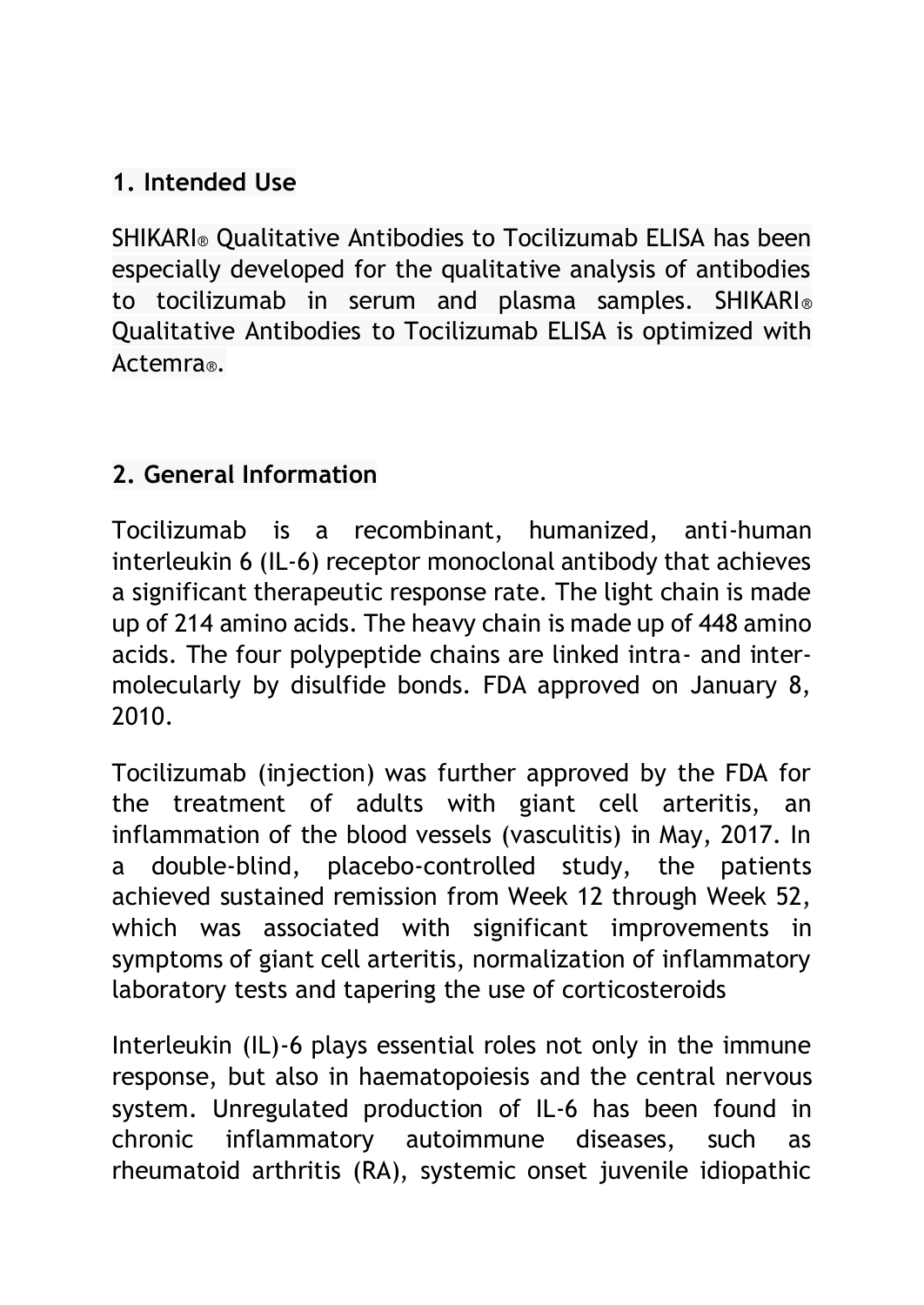arthritis (soJIA), Crohn's disease (CD), systemic lupus erythematosus (SLE) and vasculitis. Furthermore, IL-6 activities can explain many symptoms of these diseases. More importantly, serum levels of IL-6 are correlated with disease activity. Tocilizumab binds specifically to both soluble and membrane-bound IL-6 receptors (sIL-6R and mIL-6R), and has been shown to inhibit IL-6-mediated signaling through these receptors.

Therapeutic drug monitoring (TDM) is the clinical practice of measuring specific drugs at designated intervals to maintain a constant concentration in a patient's bloodstream, thereby optimizing individual dosage regimens. The indications for drug monitoring include efficacy, compliance, drug-drug interactions, toxicity avoidance, and therapy cessation monitoring. Additionally, TDM can help to identify problems with medication compliance among noncompliant patient cases.

Biologic medicinal products (biologics) have transformed treatment landscapes worldwide for patients with haematological or solid malignancies with the 21st century. Today, as data exclusivity periods of first wave biologics approach expiration/have expired, several biosimilar products (i.e.,biologics that are considered to be similar in terms of quality, safety and efficacy to an approved 'reference' biologic) are being developed or have already been approved for human use.

Like all biologics, biosimilars are structurally complex proteins that are typically manufactured using genetically engineered animal, bacterial or plant cell culture systems. As a consequence of this molecular complexity and the proprietary nature of the manufacturing process, which will inevitably result in the use of different host cell lines and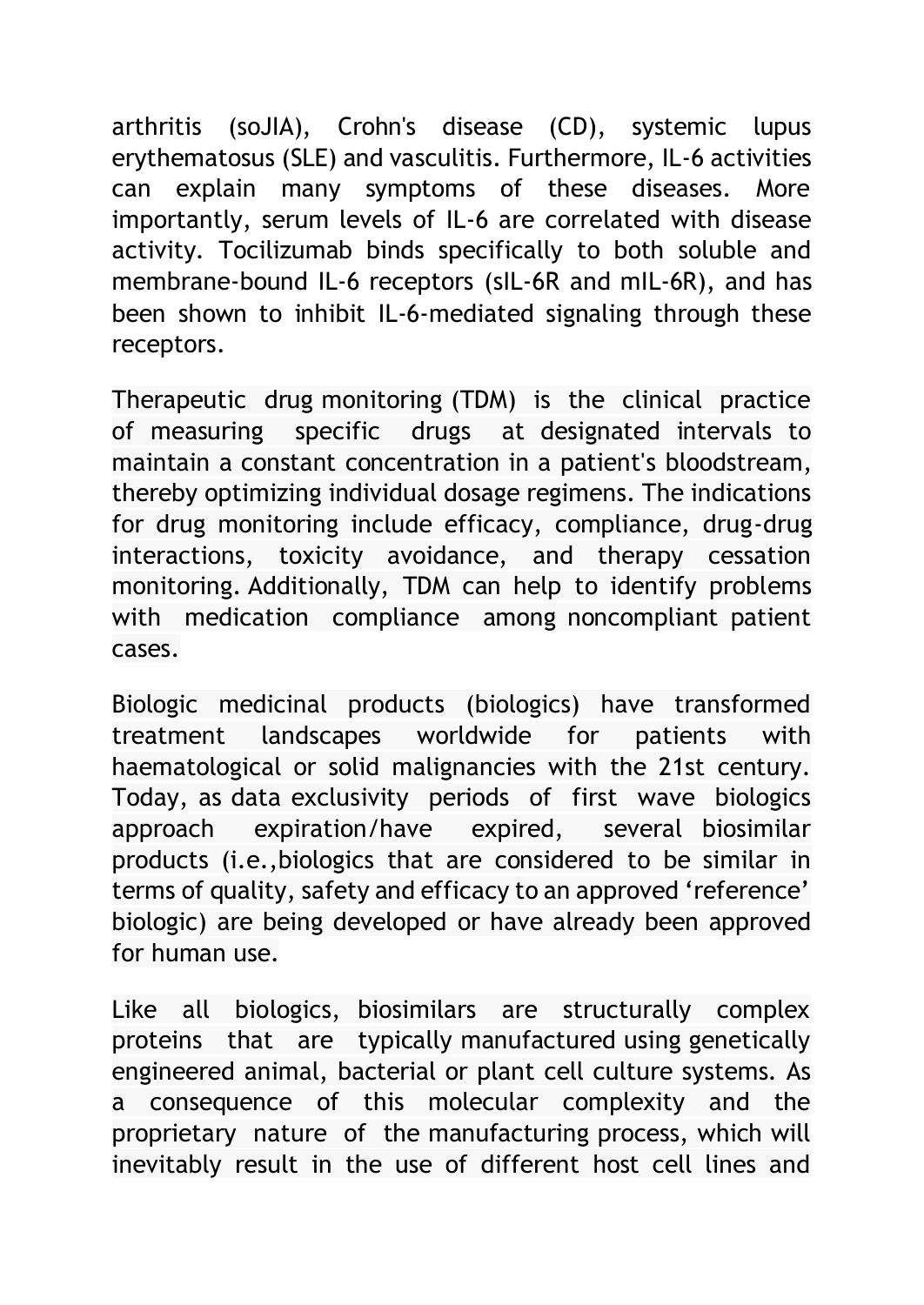expression systems as well as related differences in manufacturing conditions, it is not possible to manufacture exact copies of a reference biologic.

When administered to patients, all therapeuticproteins have the potential to induce an unwanted immune response (i.e.,to stimulate the formation of antidrug antibodies [ADAs]). The impact of immune responses can range from no apparent effect to changes in pharmacokinetics, loss of effect and seriousadverse events. Furthermore, the immunogenicity profile of a biologic can be significantly altered by even small differences in its manufacturing process that are accompanied by a change in product attributes, as well as differences in dosing schedules, administration routes or patient populations.

SHIKARI® ELISA kits can be used for drug level and anti-drug antibodies measurements. SHIKARI® Tocilizumab ELISA products:

| <b>Brand</b>                 | <b>Description</b>                     |                                     | <b>Product Code</b> |
|------------------------------|----------------------------------------|-------------------------------------|---------------------|
| <b>SHIKARI®</b><br>$(Q-TOC)$ | Tocilizumab<br>(Actemra <sup>®</sup> ) | Free Drug                           | TOC-FD-ACT          |
| <b>SHIKARI®</b><br>(S-ATOC)  | Tocilizumab<br>(Actemra <sup>®</sup> ) | Antibody screening -<br>Qualitative | TOC-QLS-ACT         |

Check the web page for the whole product list [www.matriksbiotek.com](file:///C:/Users/Matrix/Documents/www.matriksbiotek.com)

# **3.Test Principle**

Solid phase enzyme-linked immunosorbent assay (ELISA) based on the sandwich principle. Controls and samples (serum or plasma) are incubated in the microtiter plate coated with the drug tocilizumab. After incubation, the wells are washed. Then, horse radish peroxidase (HRP) conjugated probe is added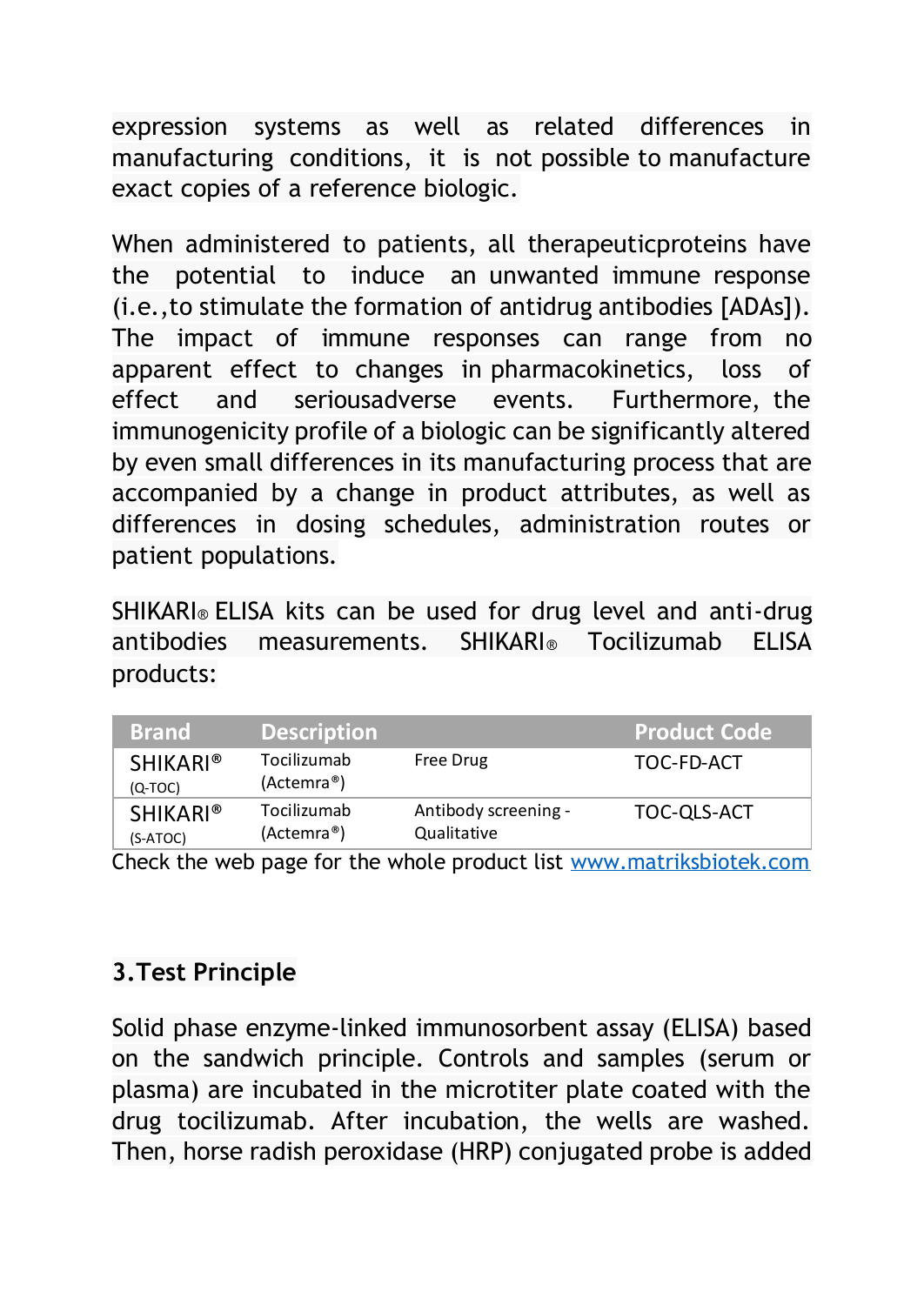and binds to tocilizumab antibodies captured by the drug tocilizumab on the surface of the wells. Following incubation wells are washed and the bound enzymatic activity is detected by addition of chromogen-substrate. Finally, the reaction is terminated with an acidic stop solution. The colour developed is proportional to the amount of tocilizumab antibodies in the sample or controls. The results can be evaluated with using cutoff value.

#### **4.Warnings and Precautions**

−For professional use only.

−In case of severe damage of the kit package please contact Matriks Biotek® or your supplier in written form, latest one week after receiving the kit. Do not use damaged components in test runs but keep safe for complaint related issues.

−Obey lot number and expiry date. Do not mix reagents of different lots. Do not use expired reagents.

−Before starting the assay, read the instructions completely and carefully. Use the valid version of the package insert provided with the kit. Be sure that everything is understood. For further information (clinical background, test performance, automation protocols, alternative applications, literature, etc.) please refer to the local distributor.

−Follow good laboratory practice and safety guidelines. Wear lab coats, disposable latex gloves and protective glasses where necessary.

−All reagents of this kit containing human serum or plasma (standards etc.) have beentested and were found negative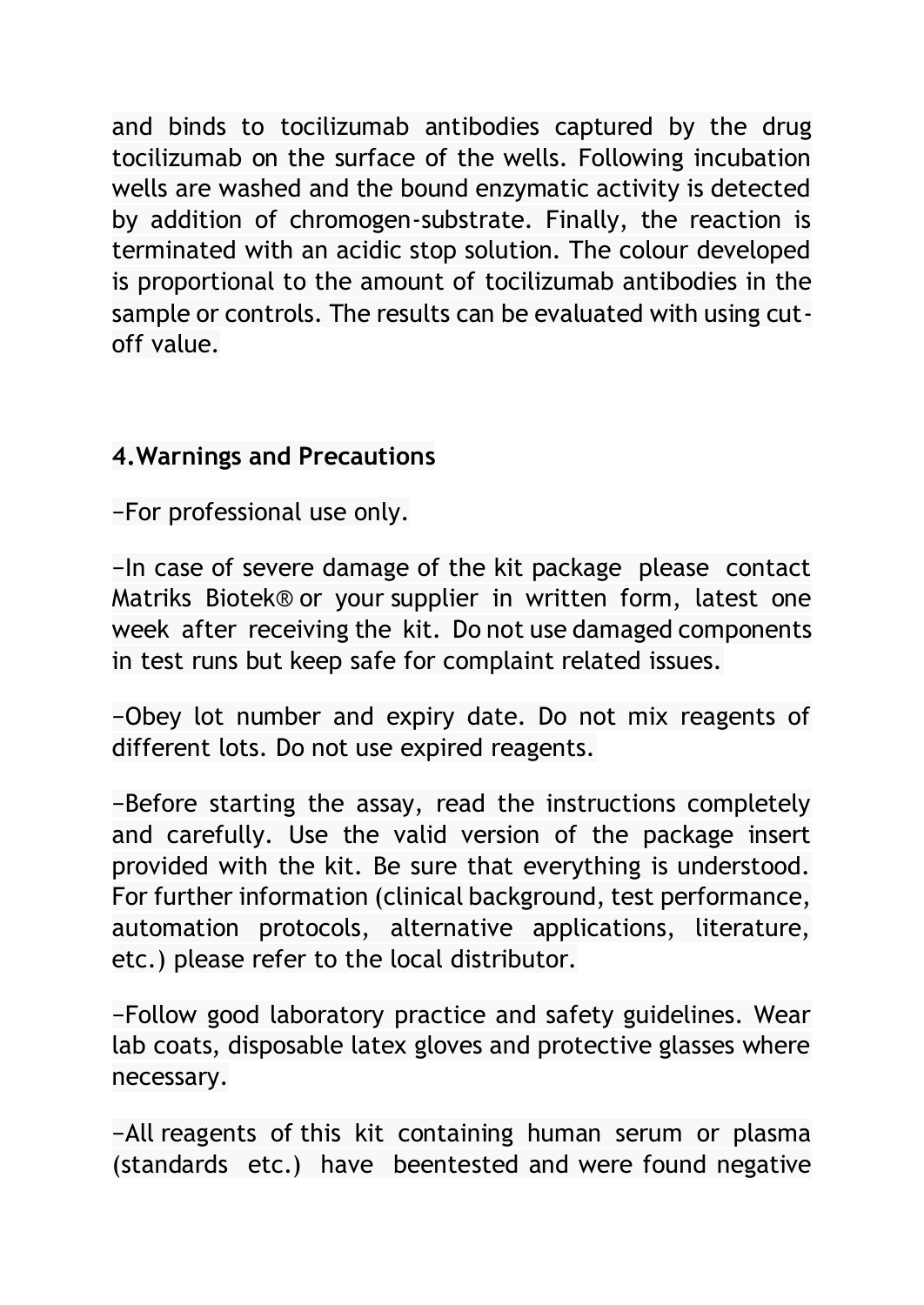for HIV I/II, HBsAg and Anti-HCV. However, a presence of these or other infectious agents cannot be excluded absolutely and therefore reagents should be treated as potential biohazards in use and for disposal.

−Reagents of this kit containing hazardous material may cause eye and skin irritations. See "Materials supplied", MSDS and labels for details.

−Chemicals and prepared or used reagents must be treated as hazardous waste according the national biohazard safety guidelines or regulations

#### **5. Storage and Stability**

The kit is shipped at ambient temperature (10-30°C) and should be stored at 2-8°C for long term storage. Keep away from heat or direct sunlight. The strips of microtiter plate are stable up to the expiry date of the kit in the broken, but tightly closed bag when stored at 2-8°C.

#### **6.Specimen (Collection and Storage)**

Serum, Plasma (EDTA, Heparin)

The usual precautions for venipuncture should be observed. Do not use grossly haemolytic, icteric or lipemic specimens. Samples appearing turbid should be centrifuged before testing to remove any particulate material. Avoid repeated freezethaw cycles for serum/plasma samples.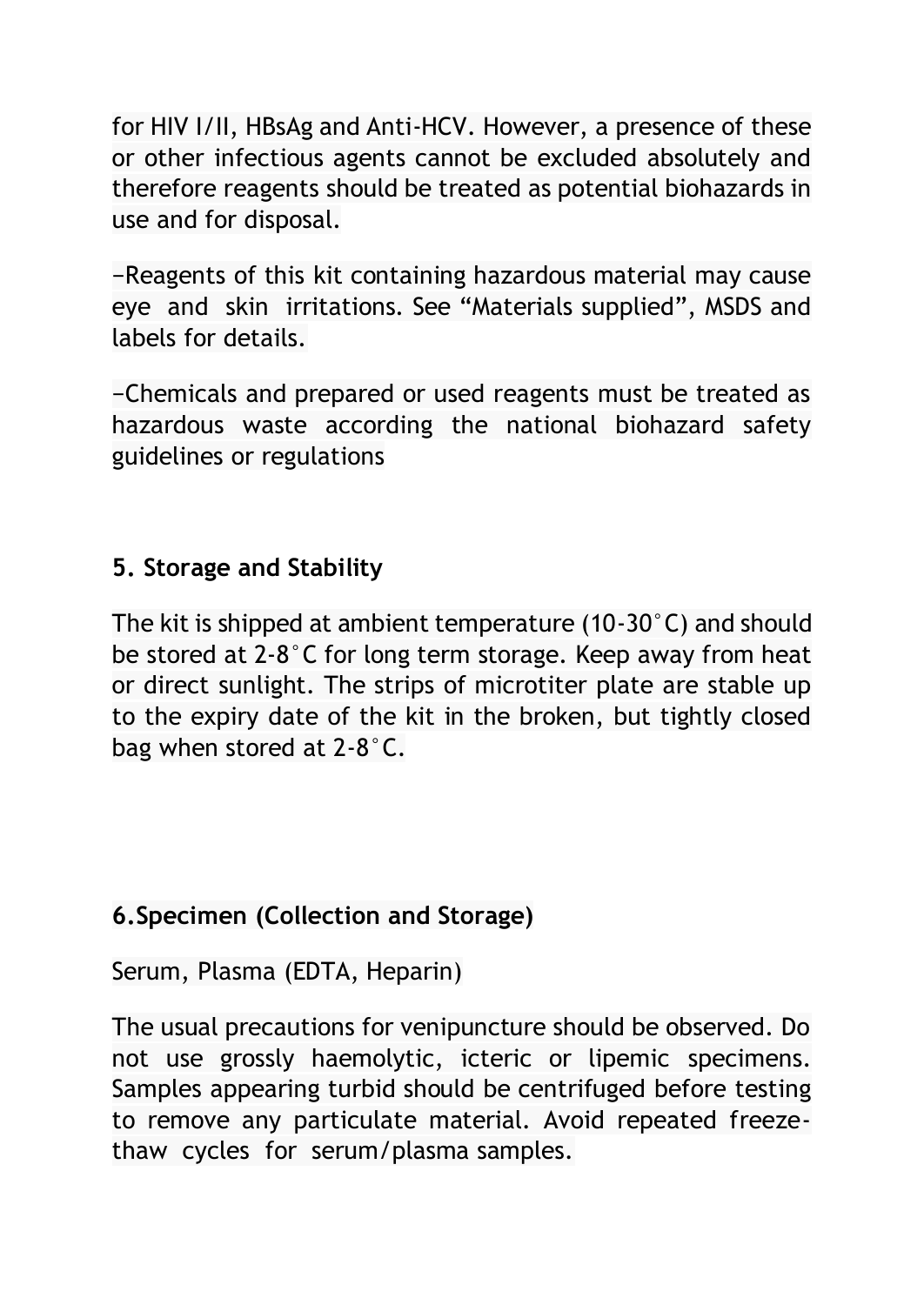Samples should be diluted with the dilution rate given in the "Pre-test setup instructions" before the test.

Drug infusions may camouflages/mask the presence of antibody to drugs in serum/plasma samples. Therefore, blood sampling time is critical for detection of antibodies. It is recommended to take the blood sample just before the scheduled dose (trough specimen).

| <b>Storage</b>           | $2-8$ °C | $-20^{\circ}$ C |
|--------------------------|----------|-----------------|
| Stability (serum/plasma) | 2 days   | 6 months        |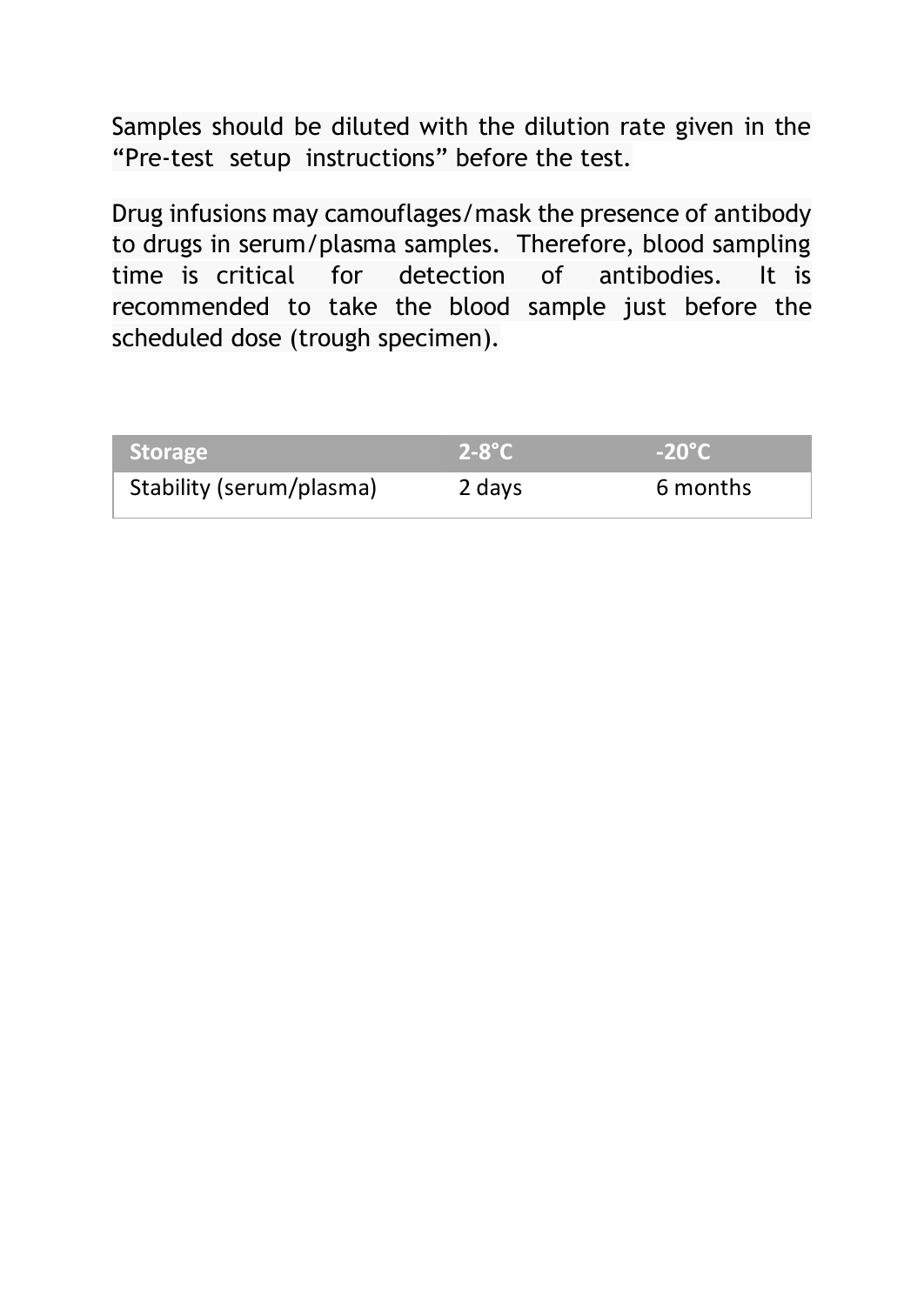# **7. Materials Supplied**

|                         |                        | Microtiter plate                                                                                 |
|-------------------------|------------------------|--------------------------------------------------------------------------------------------------|
| <b>Microtiter Plate</b> | $1 \times 12 \times 8$ | Break apart strips. Microtiter<br>plate with 12 rows each of 8<br>wells coated with Tocilizumab. |
|                         | 1 mL                   | <b>Control Negative &amp; Positive</b>                                                           |
|                         | (negative)             | Ready to use. Contains human                                                                     |
| <b>Controls</b>         | 1 ml<br>(positive)     | serum and stabilizer, <0,1%<br>NaN <sub>3</sub>                                                  |
|                         |                        | Assay buffer                                                                                     |
| <b>Assay Buffer</b>     | $1 \times 50$ ml       |                                                                                                  |
|                         |                        | Ready to use. Blue coloured.<br>Contains proteins, <0,1 % NaN <sub>3</sub>                       |
|                         |                        | Horse radish peroxidase<br>conjugated probe                                                      |
| Conjugate               | $1 \times 12$ ml       | Ready to use. Red coloured.                                                                      |
|                         |                        | Contains HRP<br>coniugated<br>and                                                                |
|                         |                        | probe,<br>stabilizer<br>preservatives.                                                           |
|                         |                        | <b>TMB substrate solution</b>                                                                    |
| <b>Substrate</b>        | $1 \times 12$ ml       | Ready to use. Contains<br>3,3',5,5'-Tetramethylbenzidine<br>(TMB)                                |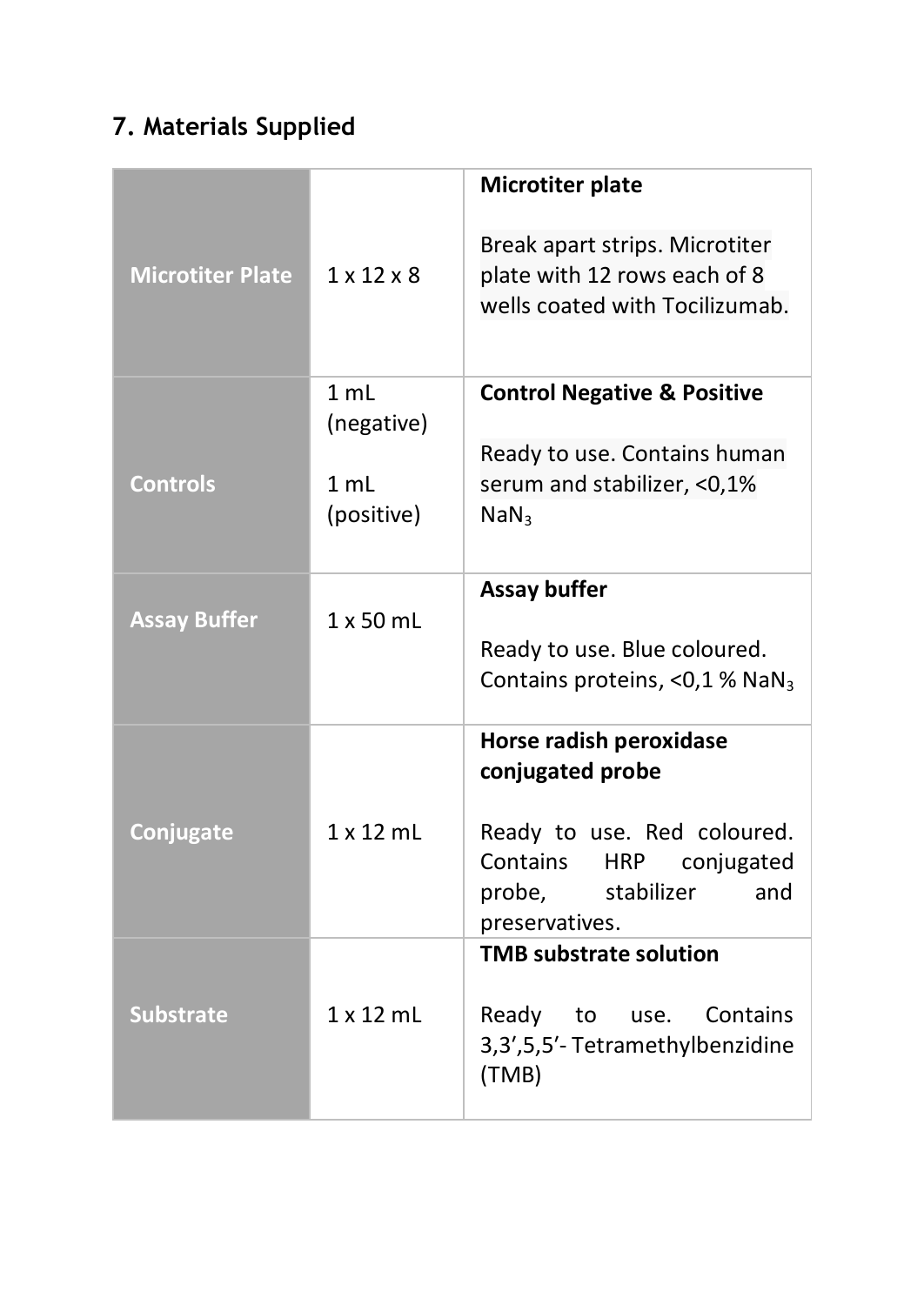| <b>Stop Buffer</b> | $1 \times 12$ mL | <b>TMB</b> stop solution<br>Ready to use. 1N HCl                                                                                                                                                       |
|--------------------|------------------|--------------------------------------------------------------------------------------------------------------------------------------------------------------------------------------------------------|
| <b>Wash Buffer</b> | $1 \times 50$ mL | Wash buffer (20x)<br>Prepared concentrated (20x)<br>and should be diluted with the<br>dilution rate given in the<br>"Pretest setup instructions"<br>before the test. Contains buffer<br>with tween 20. |
| Foil               | 2x1              | <b>Adhesive Foil</b><br>For covering microtiter plate<br>during incubation                                                                                                                             |

#### **8. Materials Required but Not Supplied**

−Micropipettes and tips

−Calibrated measures

−Tubes for sample dilution

−Wash bottle, automated or semi-automated microtiter plate washing system

−Microtiter plate reader capable of measuring optical density with a photometer at OD 450nm with reference wavelength 650 nm (450/650 nm)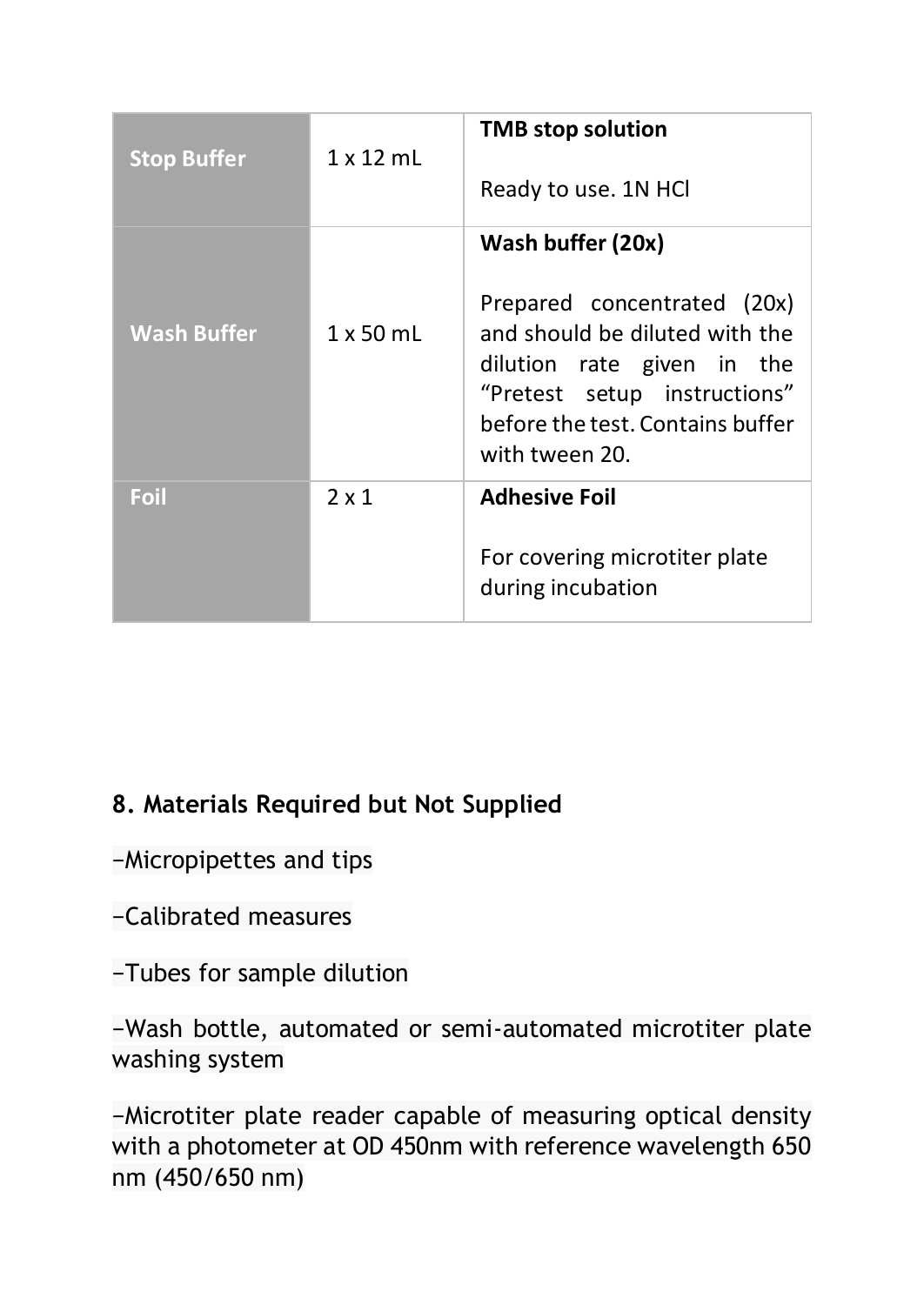−Distilled or deionised water, paper towels, pipette tips and timer

#### **9.Procedure Notes**

−Any improper handling of samples or modification of the test procedure may influence the results. The indicated pipetting volumes, incubation times, temperatures and pre-treatment steps must be performed strictly according to the instructions. Use calibrated pipettes and devices only.

−Once the test has been started, all steps should be completed without interruption. Make sure that required reagents, materials and devices are prepared ready at the appropriate time. Allow all reagents and specimens to reach room temperature (18-25°C) and gently swirl each vial of liquid reagent and sample before use. Mix reagents without foaming.

−Avoid contamination of reagents, pipettes and wells/tubes. Use new disposable plastic pipette tips for each reagent, standard or specimen. Do not interchange caps. Always cap not used vials. Do not reuse wells/tubes or reagents.

−Use a pipetting scheme to verify an appropriate plate layout.

−Incubation time affects results. All wells should be handled in the same order and time sequences. It is recommended to use an eight-channel micropipette for pipetting of solutions in all wells.

−Microplate washing is important. Improperly washed wells will give erroneous results. It is recommended to use a multichannel pipette or an automatic microplate washing system. Do not allow the wells to dry between incubations. Do not scratch coated wells during rinsing and aspiration. Rinse and fill all reagentswith care. While rinsing, check that all wells are filled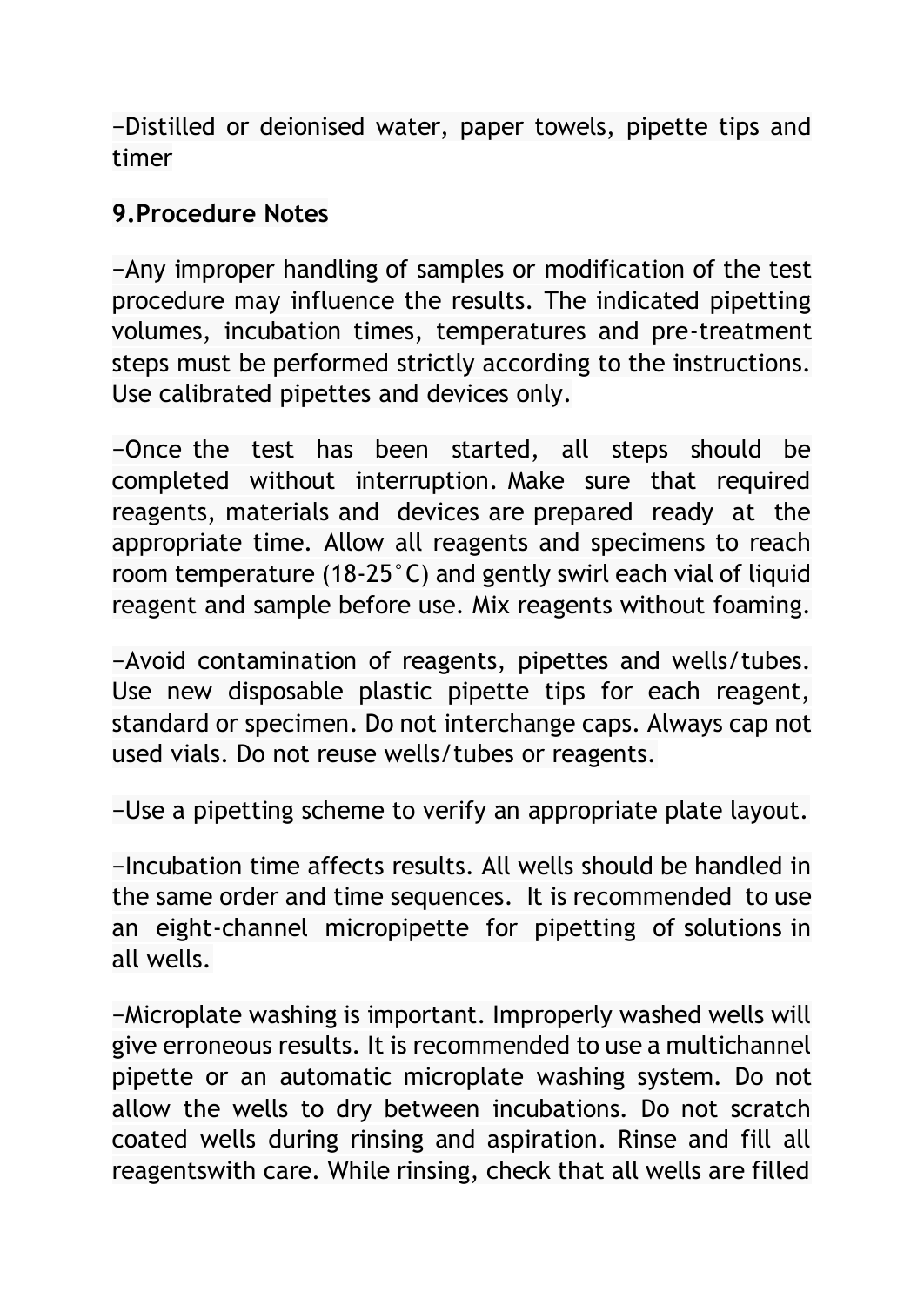precisely with wash buffer, and that there are no residues in the wells.

−Humidity affects the coated wells/tubes. Do not open the pouch until it reaches room temperature. Unused wells/tubes should be returned immediately to the resealed pouch including the desiccant.

#### **10. Pre-test Setup Instructions**

− Preparation of components

| Component             | Wash buffer<br>(must be prepared before starting assay<br>procedure) |
|-----------------------|----------------------------------------------------------------------|
| <b>Dilute</b>         | 10 mL (e.g.)                                                         |
| <b>With</b>           | Up to 200 mL                                                         |
| <b>Diluent</b>        | Distilled water                                                      |
| <b>Dilution Ratio</b> | 1/20                                                                 |
| <b>Remarks</b>        | Warm up 37°C to dissolve crystals. Mix<br>vigorously                 |
| <b>Storage</b>        | $2-8$ °C                                                             |
| <b>Stability</b>      | 2 weeks                                                              |

#### − Dilution of samples

| Sample                | Serum/Plasma                                        |
|-----------------------|-----------------------------------------------------|
| <b>Diluent</b>        | Assay buffer                                        |
| <b>Dilution Ratio</b> | 1/10                                                |
| Remarks               | 1/10 dilution<br>20 µL sample + 180 µL assay buffer |

Patient samples with a concentration of drug above the measuring range are to be rated as > "Highest Standard (Standard A)". The result must not be extrapolated. The patient sample in question should be further diluted with assay buffer and retested.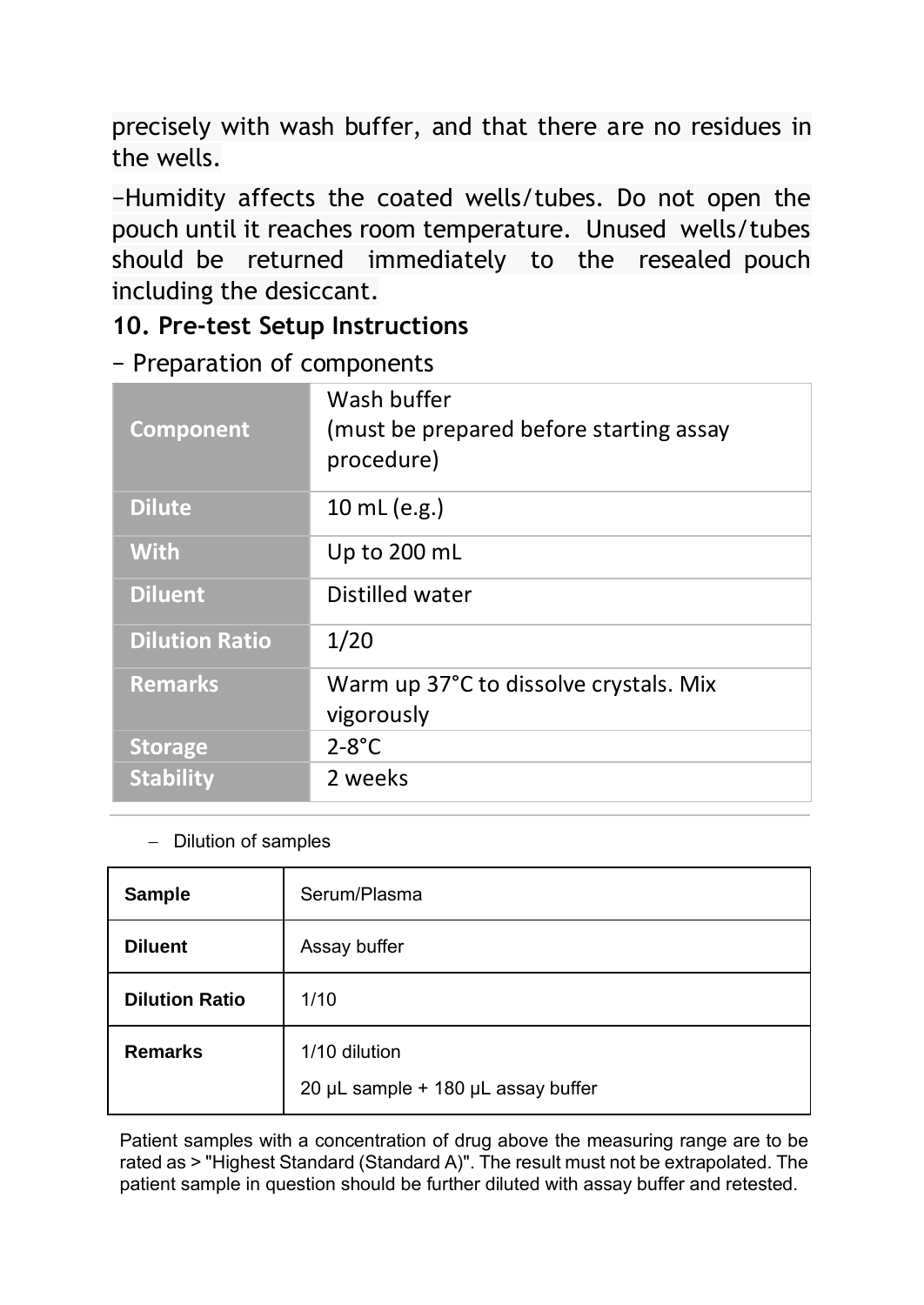# **11. Test Procedure**

|              | Total assay time: 140 minutes                                                                                                                                                              |
|--------------|--------------------------------------------------------------------------------------------------------------------------------------------------------------------------------------------|
| 1            | Pipette 100 µL of each "Negative control", "Positive control"<br>and diluted samples into the respective wells of microtiter<br>plate<br>Wells                                             |
|              | A1: Negative control*<br>B1: Negative control*<br>C1: Positive control<br>D1 and on: Samples*                                                                                              |
|              | It is advised to run more than one "Negative control"<br>samples. Negative control studies can be duplicated or<br>triplicated in order to take the mean value.                            |
| $\mathbf{2}$ | Cover the plate with adhesive foil.<br>Briefly mix contents by gently shaking the plate<br>Incubate 60 minutes at room temperature (18-25°C)                                               |
| 3            | Remove adhesive foil<br>Discard incubation solution.<br>Wash plate three times each with 300 µL "Wash Buffer"<br>Remove excess solution by tapping the inverted plate on a<br>paper towel. |
| 4            | Pipette 100 µL "Conjugate" into each well                                                                                                                                                  |
| 5            | Cover the plate with adhesive foil<br>Incubate 60 minutes at room temperature (18-25°C)                                                                                                    |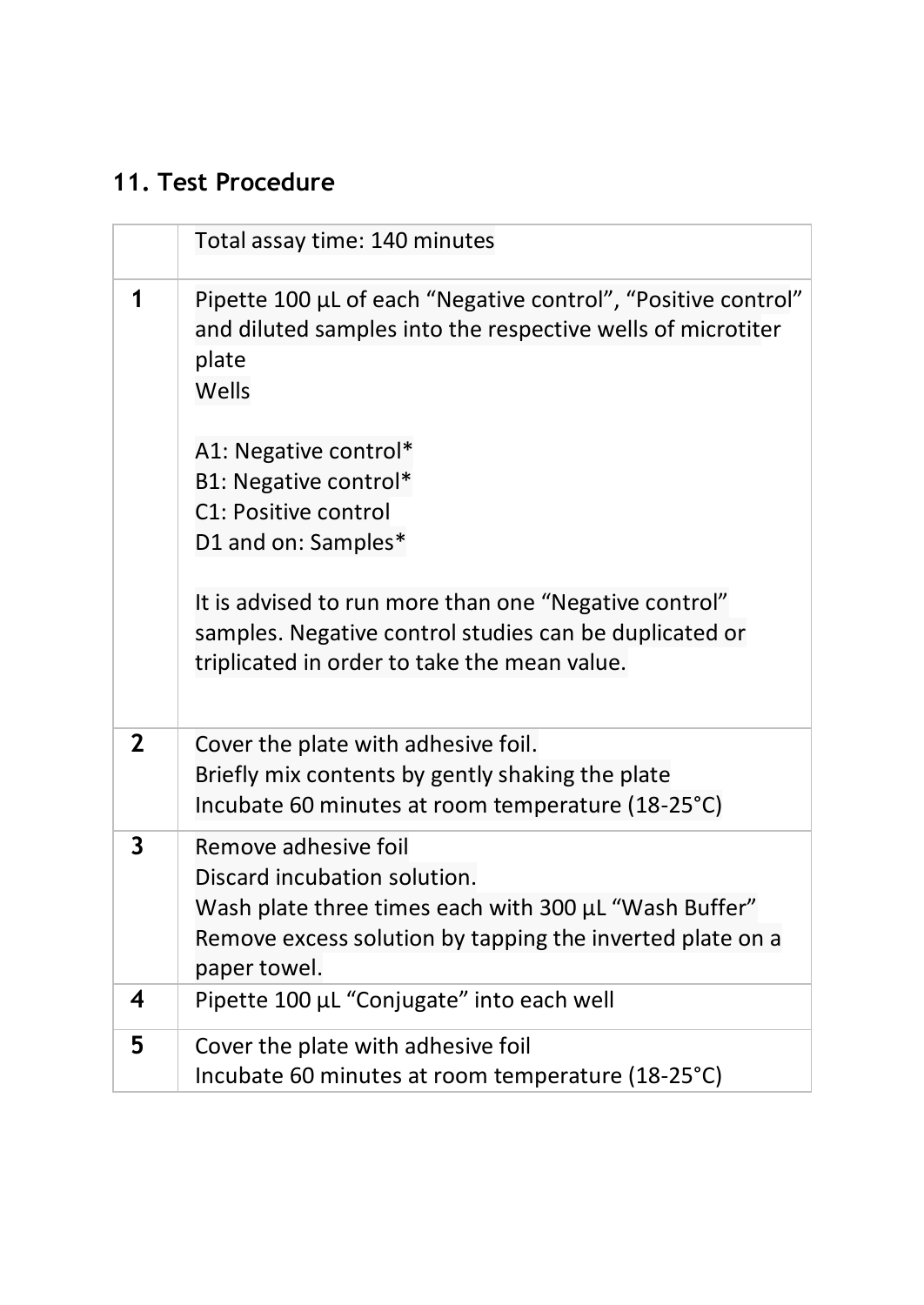| 6  | Remove adhesive foil<br>Discard incubation solution<br>Wash plate three times each with 300 µL "Wash Buffer"<br>Remove excess solution by tapping the inverted plate on a<br>paper towel |
|----|------------------------------------------------------------------------------------------------------------------------------------------------------------------------------------------|
| 7  | Pipette 100 µL "Substrate" into each well                                                                                                                                                |
| 8  | Incubate 20 minutes without adhesive foil at room<br>temperature (18-25°C) in the dark                                                                                                   |
| 9  | Stop the substrate reaction by adding 100 µL "Stop<br>Solution" into each well<br>Briefly mix contents by gently shaking the plate<br>Colour changes from blue to yellow                 |
| 10 | Measure optical density with a photometer at OD 450nm<br>with reference wavelength 650 nm (450/650 nm) within 30<br>minutes after pipetting the "Stop Solution"                          |

# **12. Quality Control**

The test results are only valid if the test has been performed following the instructions. Moreover, the user must strictly adhere to the rules of GLP (Good Laboratory Practice) or other applicable standards/laws. For the run to be valid, the OD 450/650 nmof positive control should be >1,500 and the OD 450/650 nm of each negative control should be <0,150. In case of any deviation the following technical issues (but not limited to) should be reviewed: Expiration dates of reagents, storage conditions, pipettes, devices, incubation conditions, washing methods, etc.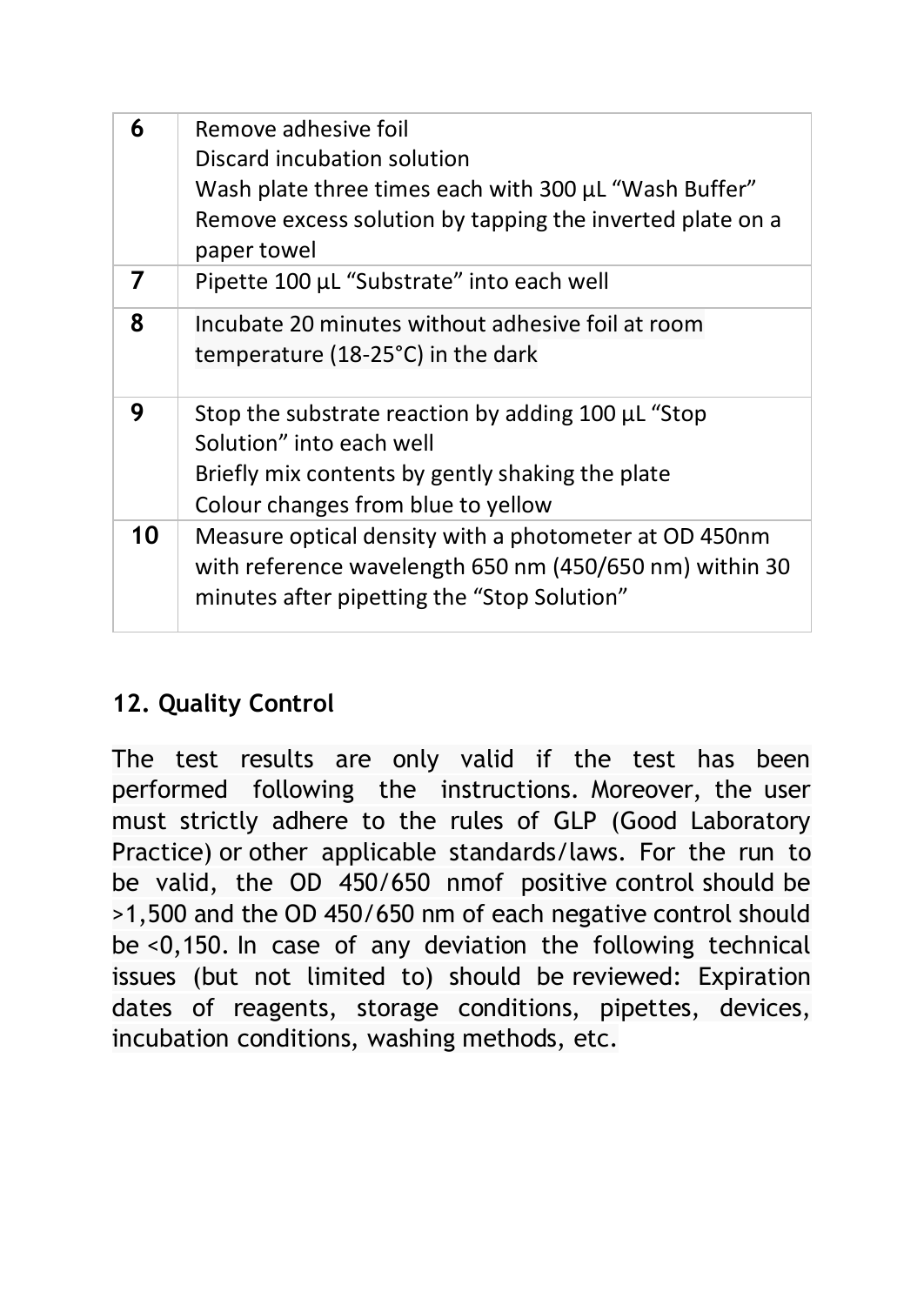# **13. Calculation and Interpretation of Results**

The results are evaluated by a cut-off value which is estimated by multiplying the mean OD 450/650 nm of the negative controls by 3.

e.g.

If "Sample OD 450/650 / the mean negative control OD 450/650 ≥3"

then the sample is POSITIVE

If "Sample OD 450/650/ the mean negative control OD 450/650 <3"

then the sample is NEGATIVE

Note: The cut-off information provided with this kit can only be considered as a recommendation. Cut-off values must be calculated/set or verified according to scientific standards by the users/laboratories.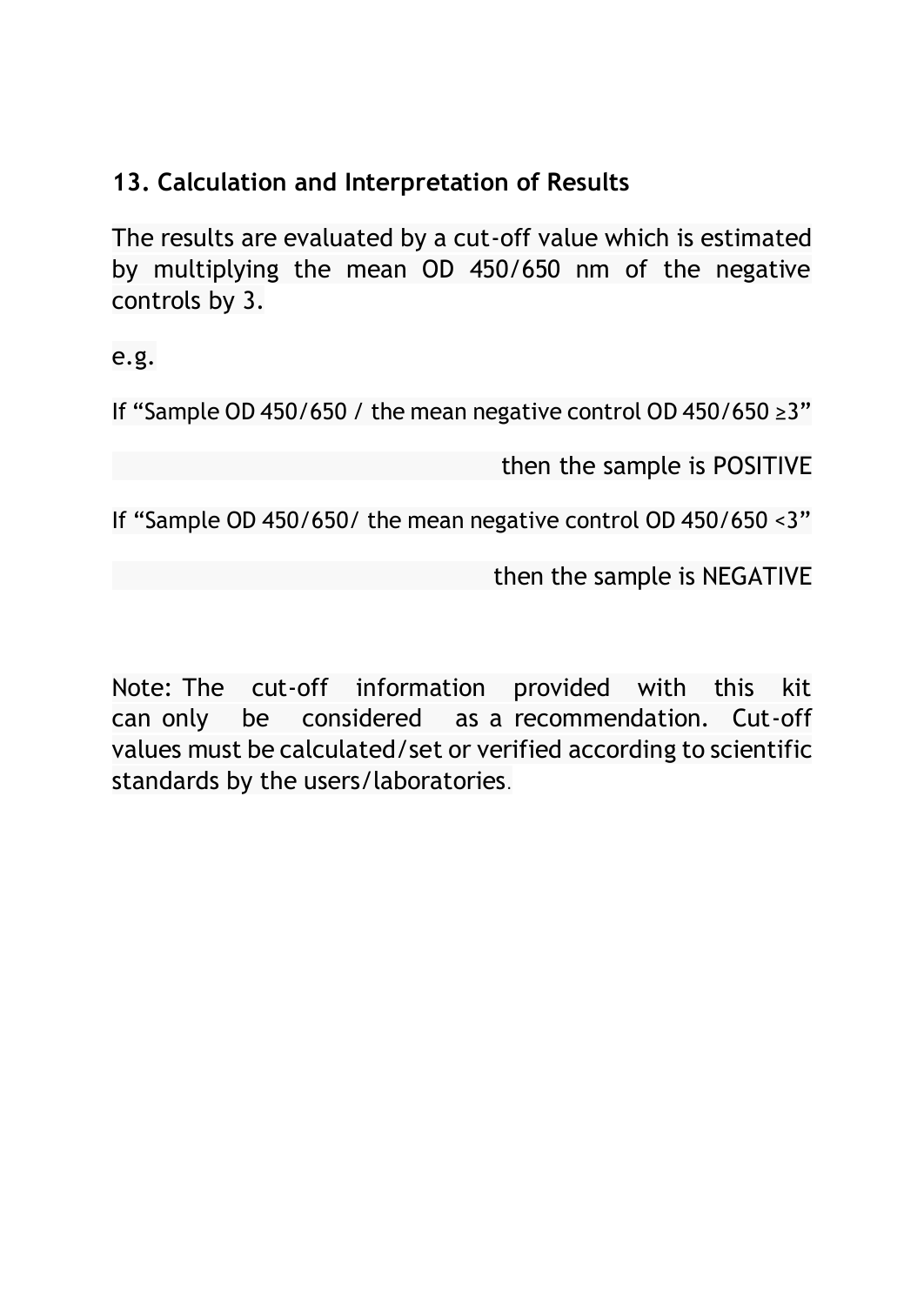#### **14.Analytical Performance**

−Specificity: There is no cross reaction with native serum immunoglobulin

−Precision: Intra-assay and inter-assay CVs <30%

−Cut-off: Cut-off values must be calculated/set or verified according to scientific standards by the users/laboratories.

The "Quality control certificate" contains lot specific analytical performance data and is supplied separately with each kit. If some further analytical performance data is needed, please refer to the local distributor.

#### **15. Automation**

SHIKARI® Tocilizumab ELISA is also suitable to run on automated ELISA processors.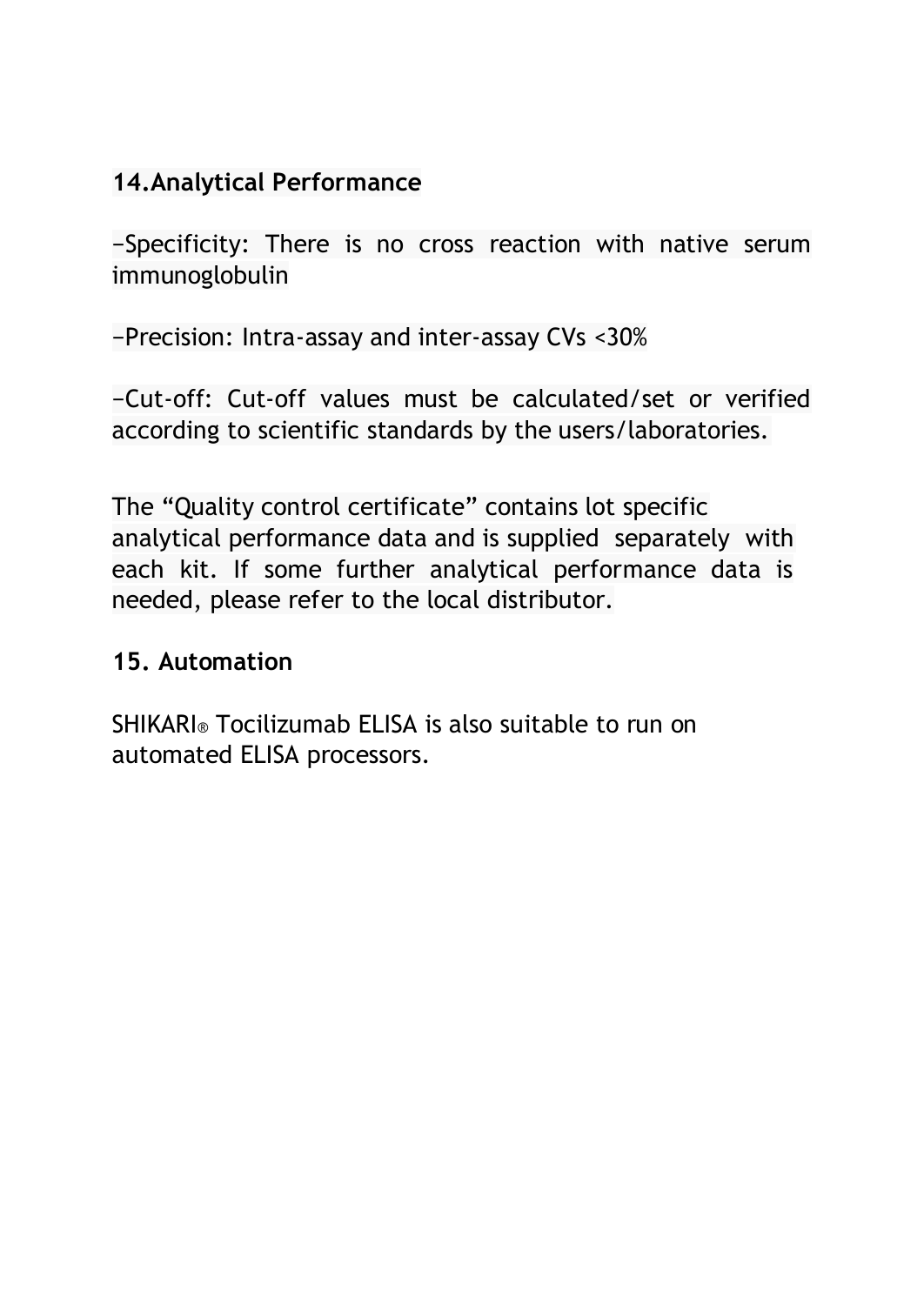#### **16. Symbols and Cautions**

|            | Manufacturer                        |                | Temperature limitation                |
|------------|-------------------------------------|----------------|---------------------------------------|
|            | Production date                     |                | See instruction for use               |
|            | Expiry date                         |                | Caution                               |
| LOT        | Lot number                          | IVD            | In vitro diagnostic medical<br>device |
| <b>REF</b> | Catalog number                      | CONTROL        | Control                               |
|            | Do not use if package is<br>damaged | <b>CONTROL</b> | Negative control                      |
| ∛          | Keep away from sunlight             | <b>CONTROL</b> | Positive control                      |
|            | Keep dry                            | Σ              | Number of tests                       |

*According to ISO 15223 C*

**Cautions:** The performance of the kit can be achieved by fully complying with the instructions. Modifications on the test procedure can affect the results and these kinds of changes will not be charged as regular complaints. This product is for professional use only and must be used for "Intended use" that is given in the instructions for use. The results themselves should not be the only reason for any therapeutically consequences. They must be correlated to other clinical observations. Cut-off, reference ranges, etc. must be calculated/set according to scientific standards by the users/laboratories. Information in the instructions about cutoff, etc. performance characteristics, can only be considered as a recommendation and does not give any responsibility to the manufacturer.